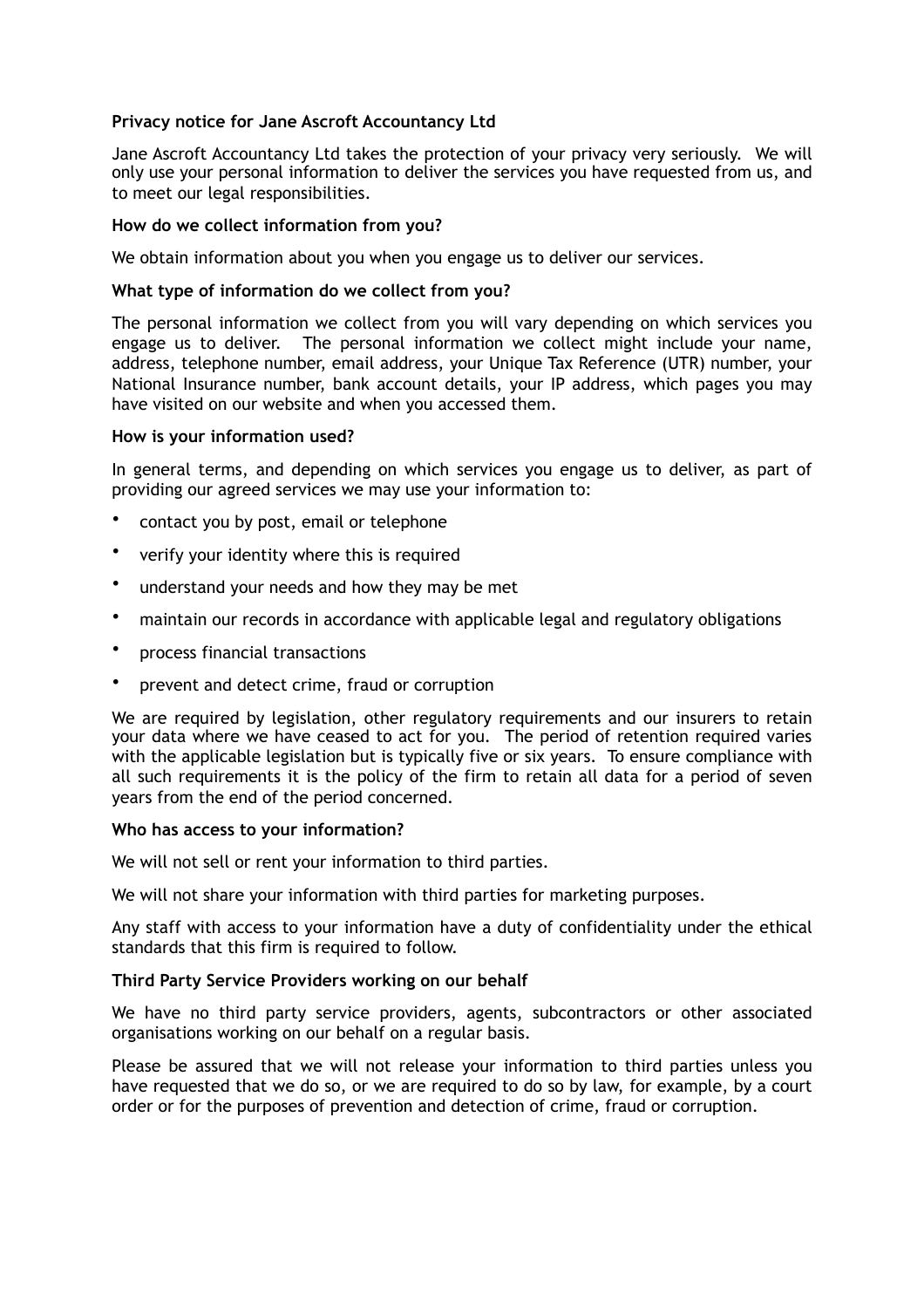## **How you can access and update your information**

Keeping your information up to date and accurate is important to us. We commit to regularly review and correct where necessary, the information that we hold about you. If any of your information changes, please email or write to us, or call us using the 'Contact information' noted below.

You have the right to ask for a copy of the information we hold about you.

## **Security precautions in place to protect the loss, misuse or alteration of your information**

Whilst we strive to protect your personal information, we cannot guarantee the security of any information you transmit to us, and you do so at your own risk.

Once we receive your information, we make our best effort to ensure its security on our systems. Where we have given, or where you have chosen, a password which enables you to access information, you are responsible for keeping this password confidential. We ask you not to share your password with anyone.

Your data will usually be processed in our offices in the UK. However, to allow us to operate efficient digital processes, we sometimes need to store information in servers located outside the UK, but within the European Economic Area (EEA). We take the security of your data seriously and so all our systems have appropriate security in place that complies with all applicable legislative and regulatory requirements.

## **Your choices**

We may occasionally contact you by post, email or telephone with details of any changes in legal and regulatory requirements or other developments that may be relevant to your affairs and, where applicable, how we may assist you further. If you do not wish to receive such information from us, please let us know by contacting us as indicated under 'Contact information' below.

## **Your rights**

**Access to your information:** You have the right to request a copy of the personal information about you that we hold.

**Correcting your information:** We want to make sure that your personal information is accurate, complete and up to date and you may ask us to correct any personal information about you that you believe does not meet these standards.

**Deletion of your information**: You have the right to ask us to delete personal information about you where:

- you consider that we no longer require the information for the purposes for which it was obtained
- you have validly objected to our use of your personal information see 'Objecting to how we may use your information' below
- our use of your personal information is contrary to law or our other legal obligations

**Restricting how we may use your information:** In some cases, you may ask us to restrict how we use your personal information. This right might apply, for example, where we are checking the accuracy of personal information about you that we hold or assessing the validity of any objection you have made to our use of your information. The right might also apply where there is no longer a basis for using your personal information but you do not want us to delete the data. Where this right is validly exercised, we may only use the